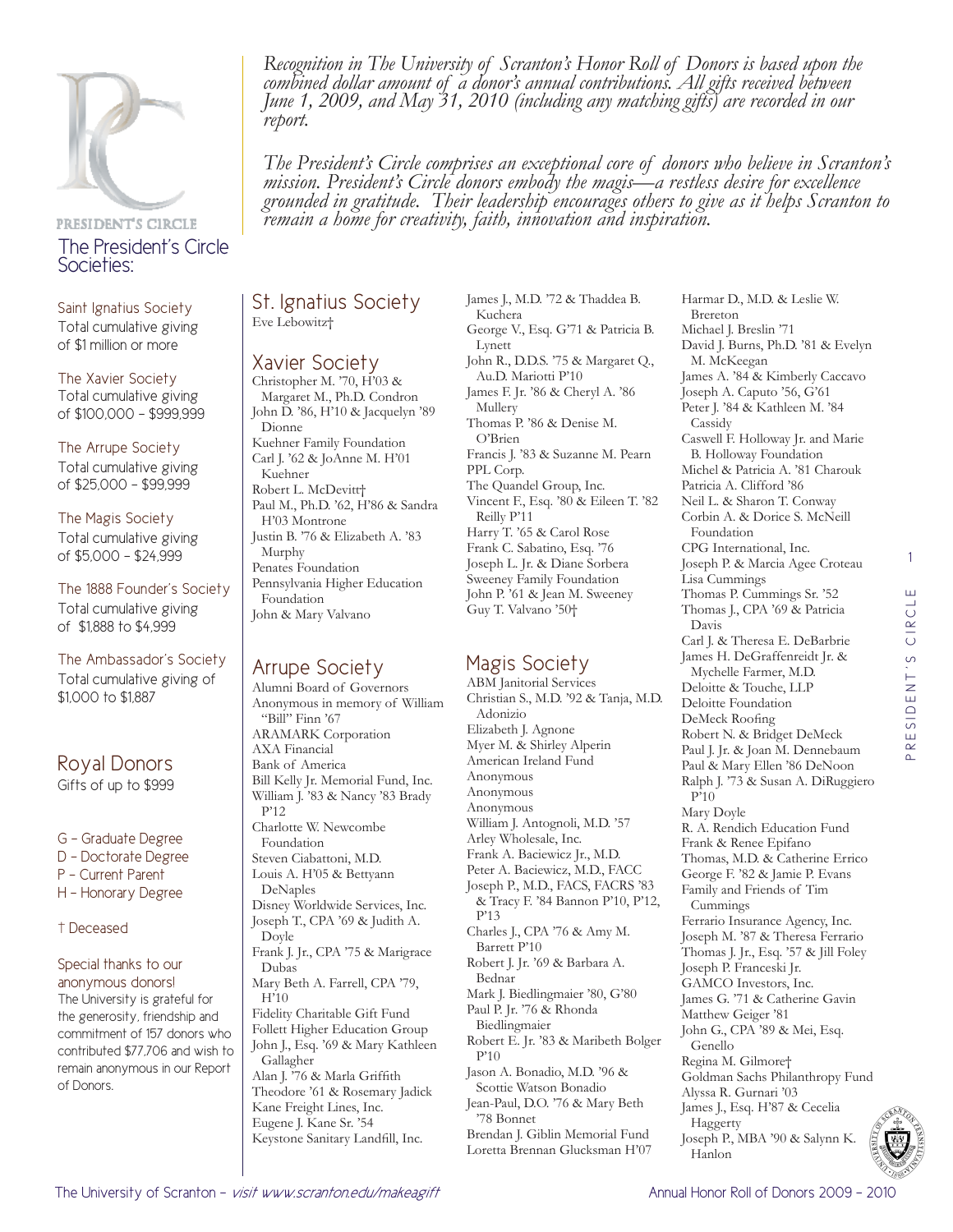Robert T. H'10 & Ellen Healey Heidrick & Struggles, Inc. Mark A. Hemenetz, CFA '78 & Maria Figiel-Hemenetz '78 Frank X. J. Homer, Ph.D. '64 Michael T., Esq. '91 & Michele R. Hughes Riaz, Ph.D. G'80 & Atiya Hussain Integra Business Systems International Education Foundation Jesuit Community JLS Cost Management Systems, Inc. John & Kathryn Redmond Foundation Elizabeth S. Jones James & Kathleen M., M.D. '96 Joyce Joseph J., Esq. '78 & Teresa Kadow Edward M. & Christine A. Kane P'12 Arthur J. Kania, Esq. '53, H'89 & Angela Volpe Kania Roger T. & Maryanne Kirk P'12 Christopher J., D.M.D. '92 & Bridget K. Kotchick Len Lavenda Edward R., Esq. '68, H'01 & Patricia Leahy Charles A., Esq. '75 & Margaret D., Esq. Lenns Saul M. '61 & Sharon K. Levy Carl & Tina Lisman James J. Loftus, M.D. '66 & Cecilia Soto-Loftus Thomas P. '86 & Sharon '86 Lynch Michael C. Jr. '95 & Elizabeth A. '96 Madden Maggie Vision Productions, Inc. John P. Martin, Ed.D. G'57 John C., Esq. '71 & Catherine C. Mascelli Maureen Orth Revocable Trust Mark R. '72 & Carol McDonough Dennis J. '82 & Rachel McGonigle Thomas J., Esq. '79 & Monica '78 McGonigle Michael J. '81 & Linda '80 McGowan Kevin & Mary Katherine '92 McNeill James A., Ph.D. '61 & Mary P. Mezick Frank A. Milani, M.D. '55 Miller Family Foundation William F. III '71 & Patricia Miller Patricia Moran, Esq. '81 Francis J. Murphy, Ed.D. '66 Kevin J. & Kelly I. Murray Morey, Esq. & Sondra H'87 Myers Dr. Jay Nathan National Basketball Association New York Yankees Foundation Kevin J. '80 & Katherine C. '81

Oppenheim Foundation Jane Oppenheim H'04 Orange County Rentals, Inc. Oxford League, Inc. John & Daria Palmer Paramount Group, Inc. John R. & Maureen Pesavento The Philadelphia Foundation Platinum Maintenance Services Corp. PNC Bank, Northeast PA PNC Financial Services Group Prudential Financial Purple Club Reilly, Janiczek & McDevitt, P.C. Richard A. Rendich Foundation Gerard R. '53, H'82 & Marie A. Roche Ross Family Foundation James A. Ross Alfred M., Ph.D. '60 & Kathleen Rotondaro Thomas P. Ruane, Esq. '65† Sanofi-Pasteur Scranton Products, Inc. Joseph T., Esq. '68 & Leanne Sebastianelli Patrick W., Esq. '78 & Jane L. Shea Six Flags Theme Parks, Inc. John D. & Jessica Skipper James M., CPA '86 & Elizabeth Slattery Anthony P. '85 & Sharon Smurfit Joseph K., CPA '70, G'74 & Suzanne V. Speicher Standard Iron Works Craig J. Steel '99 Steelpoint Capital Partners, LP Stirna's Restaurant Thomas J. Sr. & Salsey D. Sullivan TMC Services, Inc. United Way of the Capital Region Joseph M. Vaszily '95 Walsh Electrical, Inc. James T. Walsh John A. '66 & Ellen J. Walsh William G. McGowan Charitable Fund, Inc. Midori Yamanouchi-Rynn, Ph.D. Richard A., Esq. '70 & Jeanne C. Yarmey Founder's Society Accenture, Inc. Peter P., Esq. '74 & Christine '76

Walter F. & Christine Bagdzinski Harold W., Ph.D. & Paula Baillie Kearney, CPA/ABV, CVA '81 Sara Mayes Blake Boston Red Sox Foundation Eric D., Esq. '92 & Elaine M. '92 Brophy Mariagnes Brown Rodney D. III, Ph.D. '54 & Josephine Brown Brucelli Advertising Bernie Grzelak & Kathleen H. Burke '00 Charles E., Esq. '75 & Kathleen Carey Matthew A., Esq. & Marion, Esq. '83 Cartwright James F. & Mary Casey Matthew M. Casey Paul & Ann Casey Paul R. Jr., M.D. '71 & Kathleen Casey David J., Esq. '77 & Jacqueline Ceraul P'12 Timothy S. & Mary-Irene Chodaczek P'12 Louis J. & Therese S. Ciabattoni Joseph F. Cimini, Esq. '70 Angelo R. '60 & Nancy Jean Cinti Community Foundation of the Low Country Hon. Richard P. '46, H'83 & Marion Conaboy Donald J. & Mary Beth Constantini Jane A. Conway, Ph.D. '79 Hon. Robert J. Conway '60 John J., CPA '80 & Lisa A. Cox P'13 Joseph R. Coyne '52 Gerard F. '85 & Nancy G. Cruse Thomas P. '67 & Elizabeth C. Cunningham Mark F. '85 & Karen Degenhart Jerome P. '75, G'78 & Lynn M. G'80 DeSanto Joseph H., Ph.D. & Andrea V., Ph.D. '87 Dreisbach DST Systems, Inc. Daniel J. Dunn '72, G'74 John J. Sr., Esq. '51 & Joanne M. Dunn Eisler Revocable Trust Michael C. '79 & Marylee Fairbanks Angelo L., M.D. '86 & Amy M. Falcone Theodore L. '59 & Marilyn Y. Ferraro Francis M. '86 & Maura Fetsko Andrew M. '98 & Michele G. '98 Gilfillan Christopher J. Graham '92 Thomas A. & Dolores C. Groncki James M., D.P.M. '80 & Joanne Haggerty Hemmler Camayd

Christopher A., Ph.D. & Lisa A.

G'96 Baumann John Barry Beemer, Esq. '63 Bergen County United Way David C. Jr., Ph.D., J.D. '69 & MG John P., USA, Ret. '60 & Marlene Herrling Robert P. '67 & Genevieve Hickey Thomas G. Jr., CPA '79 & Susan M. '79 Hogan Thomas P., Ph.D. & Margaret M., Ph.D. Hogan James L. Jr. '58 & Arlene R. Horan Mark A. '77 & Barbara A. Hoy HSA Associates Consulting Engineers Stephen L. & Sharon S., Ed.D. Hudacek Kelly A. Hurley, CPA, MBA '90 Robert & Janice Huylo Islamic Association of NEPA The Jacobs Childrens' Charitable Foundation, Inc. James W. Cox & Son, Inc. Jaros Baum & Bolles Consulting Engineers John M. Johnson, D.D.S. '81 Steven G. Jones Stephen P., Ph.D. '84 & Colleen A., M.D. '83 Joseph Evan G. Schapiro & Belinda M. Juran, Esq. '81 Timothy J. '87 & Karen F. '88 Kacani George '52 & Margaret Kahanick William M., M.D. '43 & Ruth Kane Kelbri Development LLC John J. Kenny, Esq. '85 & Mary Beth Hogan, Esq. Kilcullen & Company Brian A. Kilcullen '85 & Marguerite M. Nealon, Esq. Stephen E. Jr. '65 & Elise Killiany John F., Esq. '84 & Claudine Lanahan Lloyd & Kathleen LaRousse P'11 Justin J. '96 & Megan A. '96 Lavoie COL Zim E., USA, Ret. & Patricia P. G'76 Lawhon Thomas M., Esq. '70 & Laura Lawler Lehr Construction Corp. Lawrence R., CPA '81 & Keli M. Lynch Edward J. Jr. '65, H'93 & Lynda Lynett William R. '72 & Mary Jean Lynett David P. & Barbara I. Marshall Marzen Financial Management Leo V. '83 & Judy Marzen Alan R. '68 & Patricia M. Mazzei David F. McCormick '75, G'79 James D., Ph.D. '79 & Nancy M. '79 McCurry James Hagan & Tracey M. McDevitt Hagan, Esq. '93 Mary E. McDonald H'01 Frank J. McDonnell, Esq. '60, H'08 Robert McGinly Jr. P'12

Ackourey M. Barbara Ahern '79 Anonymous Anonymous

Barclays Capital

Association of Independent Colleges & Universities

Patrick T., Esq. '82 & Paula

Barrett P'10, P'12

O'Brien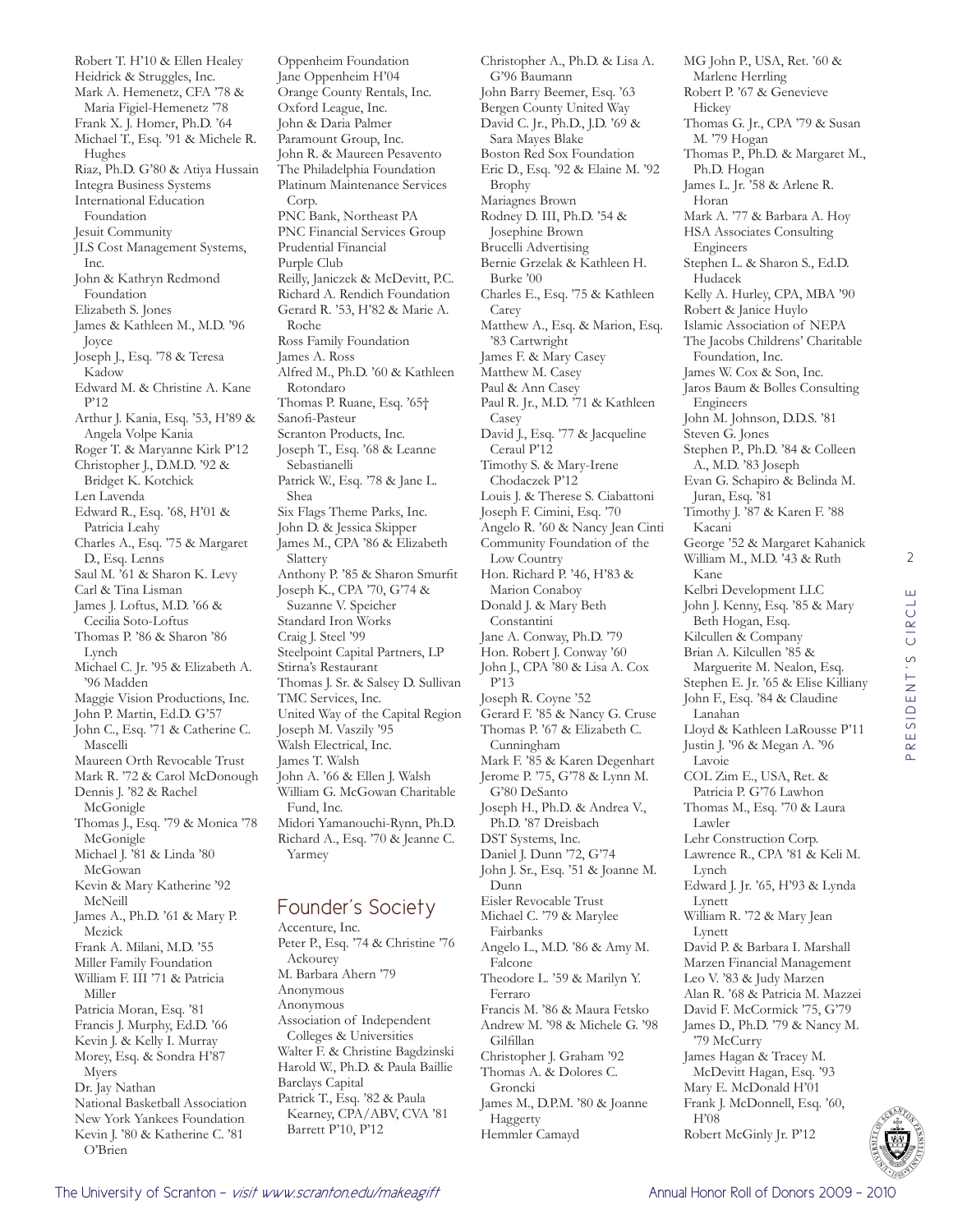McGrail, Merkel, Quinn & Associates McGregor Industries, Inc. Robert R. & Virginia E. McGregor Hon. John, Esq. & Cecelia M. Mercuri P'10 Francis J., CPA '70 & Beverly Merkel Merrill Lynch Skip '67 & Fran Minakowski Michael A. & Sandra S., D.P.M. Molitoris P'10, P'11, P'13 Joseph M. Montella, M.D. '80 Philip Jr. '90 & Ellen M. '90 Mooney I. Leo H'09 & Ann H'98 Moskovitz Larry & Andrea J. '97 Mulrine Nick C. Naro '95 & Mary Ann A. Groncki, DSW '94 Joseph A., V.M.D. '74, G'77 & Kerry Jo Nebzydoski New England Patriots Foundation James A., Esq. '66 & Alice M. Noone Northeast Chapter PSPA William C. '59 & Jane L. O'Malley Paul J. & Lorraine A. Ondrasik Robert & Barbara O'Neil Otis Elevator Company Robert J. Jr. '96 & Colleen E. '98 Pachence Richard H., Ph.D. & Margaret R. Passon Paul Arthur Lamendola Foundation John G. '63 & Linda Paulishak The Philadelphia Phillies Alexander T. Plonsky '50 Sidney J. Prejean, Esq. '72 & Melinda C. Ghilardi, Esq. '80 John B. Pryle '60 Kathryn Quigley Brian J., CPA '87 & Carolyn M. Quinn J. Anthony, D.M.D. '66 & Janie Quinn Robert E. & Catherine Quinnan Radisson Lackawanna Station Hotel Mark Rakauskas, CPA, CPCU, FLMI '87 William Rakauskas, M.D. '81 & Joyce A. Burnside, M.D. '82 Mary Jo Ranton Wayne A., Esq. '79 & Lisa Risoli William L. Jr., Esq. '69 & Patricia E. Roughton S.R. Wojdak & Associates, LP Walter E. '74, G'79 & Rita Sack Stephen E., Esq. '80 & Cynthia C. Sandherr Schneider Electric Scranton Area Foundation Stephen Searl & Elizabeth Casey Searl SEVEN Fund, Inc. Sean K. Shanley '91 Michael K. Short '99 & Susanna Puntel Short '01 Vincent N. & Ellen M. '83 Sica Joseph D. Skoritowski '81, G'98 Sodexho, Inc. & Affiliates

LTC Michael E., USA, Ret. '64 & Cindy Stamilio Edward J. Jr., CPA '81, G'98 & Barbara A. Steinmetz P'13 William P. '90 & Christine M. '90, G'92 Stoffel Gerard D. Straub Sr., CPA '67 J. Michael Strong G'82 Bertin Marc Jr. '78 & Joan Stuckart Steven J. Suriani '92 & Georgia L. Shafer Suriani Glenn R. Sykes '81 Temco Service Industries, Inc. Timothy J. Casey Memorial Scholarship Fund TPG Planning & Design, LLC Gerald P., M.D. '63, H'99 & Mary B. Tracy Troy Mechanical, Inc. John J. Vax '50 Alexander Vozos Wallenpaupack Vet Clinic Gerald Richard, Esq. '59 & Ann Walsh Andrew J. '79 & Dorothy Ward Robert E., M.D. '51 & Katherine E. Weibel Maryann C. Weir Paul J. '50 & Maryann C. Weir David John '73 & Mary Williams Anne Louise Wittman G'67 Stephen R., Esq. '62 & Elizabeth Wojdak Lee P. Wontroski & Mary F. Engel, Ph.D. Harry N. Yuhnick '70

### Ambassador's Society

Alpha Sigma Nu American Janitor & Paper Supply Mr. & Mrs. Steven Anderson Joseph J., M.D. '87 & Patricia Andrews Anonymous Apollo Security, Inc. Richard C., CFP, CLU, ChFC & Mary Alice Argust Gary Mark '90 & Margaret Arvay Vincent M. & Ann K., D.M.D. '88 Astolfi AstraZeneca AXA Equitable Life Insurance Company John F., Ph.D. '65 & Delma Bagley Patrick J. '69 & Barbara J. Bagley Robert A. Bailey '47 Greg P. & Louise O. Banks P'11 Hon. Michael J. '78, G'78 & Linda D., M.D. '77 Barrasse Paul G., M.D. '89 & Jessica, M.D. Basch John P. G'65 & Florence A. Bednar Bemis Company, Inc. Richard I., CPA '78 & Cheryl L. Bennett Paul S. Berger, Esq. '54 Gary A. '78 & Patricia P. '80 Bernabe P'13

Eget Bessoir, D.O. '89 Michael J., Esq. '78 & Ann Bevilacqua Dr. Daniel Hartl & Christine Blazynski, Ph.D. '76 Donald R. '56 & Patricia A. Blum Peter Q. & Sally E.P. Bohlin David J., M.D. '82 & Susan F., M.D. '84 Borys P'12 Jeanne A. Bovard H'08 Ellen M. Boyle, Esq. '84 William R. Branca '68 James R. '69 & Nancy Bricker Daniel T., Esq. '85 & Karen Brier Kenneth J., M.D. '94 & Megan Brislin Hubert J. Brown Russell J. '87 & Caroline Buckley Ray E. Burd Christopher C. '87 & Laura Burns George K. Butson Joseph J. Calabro III, D.O. '77 John C. Norcross, Ph.D. & Nancy A. Caldwell '08 James M. & Patricia L. Callahan P'10, P'12 John C. Cardone, M.D. '82 & Melanie Filipczyk-Cardone '82 Richard & Joan Cassin Peter J. Cawley, M.D. '96 Sylvester T. Chapa '57 Brandon Chivinski '04 David E. & Eva E. G'95 Christiansen John A. & Patricia Clayton Daniel P. & Agnus Coakley Salvatore D. Jr., Esq. & Susan Cognetti James G. P., M.D. '56 & Brigitta Collins Community Medical Center Timothy P. '92 & Deborah E. Conniff Michael A., Esq. '79 & Sandra Connolly Connors & Connors, PC CAPT William J. Jr., USNR, Ret. '60 & Young-Rim Connors Richard V. '59 & Evelyn Conroy William J. Corcoran, Esq. '64 Stephen Cosminski, CPA '75, G'77 Robert & Jill Costas James R. Costello Jr., Esq. '64 Michael M. '70, G'75 & Ellen R. Costello P'10 Frank & Ellen W., Esq. '77 Coughlin Gelb Foundation Counsel Per Diem, Inc. Neil C. & Frances Craig P'12 Crane Fund For Widows and Children Jeffrey T. Cromie '89 & Barbara C. Miller, D.P.T. '87, D'07 Dominick A. Jr., M.D. '54 & Florence C. Cruciani Mary C. Cruciani, M.D. '76 John J. III, Esq. '64 & Martha R. Cunningham Jeffrey L. Curtis, M.D. '73 & Katherine Mendeloff Sara E. Daly '97

Robert M. Bessoir '55 & Donna M. Alfred R. & Carlota J. Danforth P'12 Robert M. Danovich, Ph.D. '81 F. Dennis, M.D. '68 & Grace Dawgert Michael D., Ph.D. '63 & Rosemary DeMichele James '95 & Gail M. Devers Richard & Margaret M. DiColli P'10 Andrew B. '89 & Carole L. '90 Dinnhaupt Coleman J. Dirhan Eugene J. Donahue '68 Joseph P. & Regina A. '89 Donohue Lauren Dowd '02, G'03 James C., Esq. & Mary K. '83 Dowden Joseph F. Doyle '82 Kevin Patrick Duncan Sr., CPA, MBA '83 & Mary Louise Buckley-Duncan John J. Jr. '80 & Marjorie S. Dunn P'13 Gerald M. '68 & Mary S. G'72 Durkin Michael A. & Barbara F. Durkin P'11 Matthew C. Dwyer '97 James W. '66, H'04 & Margia L. Dyer Philip J., M.D., FACP '75 & Andrea Dzwonczyk Jeremiah W., M.D. '65 & Marion Eagen Erie Indemnity Company Walter '64, G'71 & Anne Marie G'73 Ermolovich Everon Electrical Contractors, Inc. John L., M.D. '51 & Marigrace Fahey John E. & Jodya E. '83 Farrell John J., CPA '57 & Nancy Farrell Michael A., M.D. '83 & Corinne Farrell Michael Fasciana The Financial Services Roundtable Joseph C. Finetti, M.D. Herbert & Maribeth Finn W. David, M.D. '88 & Mary L. FitzPatrick CAPT Patrick J. Flanagan, USN, Ret. '72 Robert '74 & Gretchen Fleese William J., Esq. '74 & Diane Fries Neil A. '56 & Miriam Gallagher Angelo & Marise '83 Garofalo John M. Genova, Esq. '76 Francis J. & Marie A., Ph.D. G'78 George Mark A., D.M.D. '92 & Jeanne M. '93 Giallorenzi Michael P. Jr. '66 & Pat Glinsky John P. '89 & Kristin Gorham Leonard G., Ph.D. & Deborah J., Ph.D. '73, G'75 Gougeon Patrick J., M.D. '77 & Susan Grady P'12 Frances E. Gray '93 Jeffrey & Dr. Margaret B. Gray P'11



3

Ш  $\frac{1}{\mathbf{C}}$  $CIR$ 

PRESIDENT'S CIRCLE

ESIDENT'S

 $\alpha$  $\Delta$ 

Hon. Casmir S. Sondey '80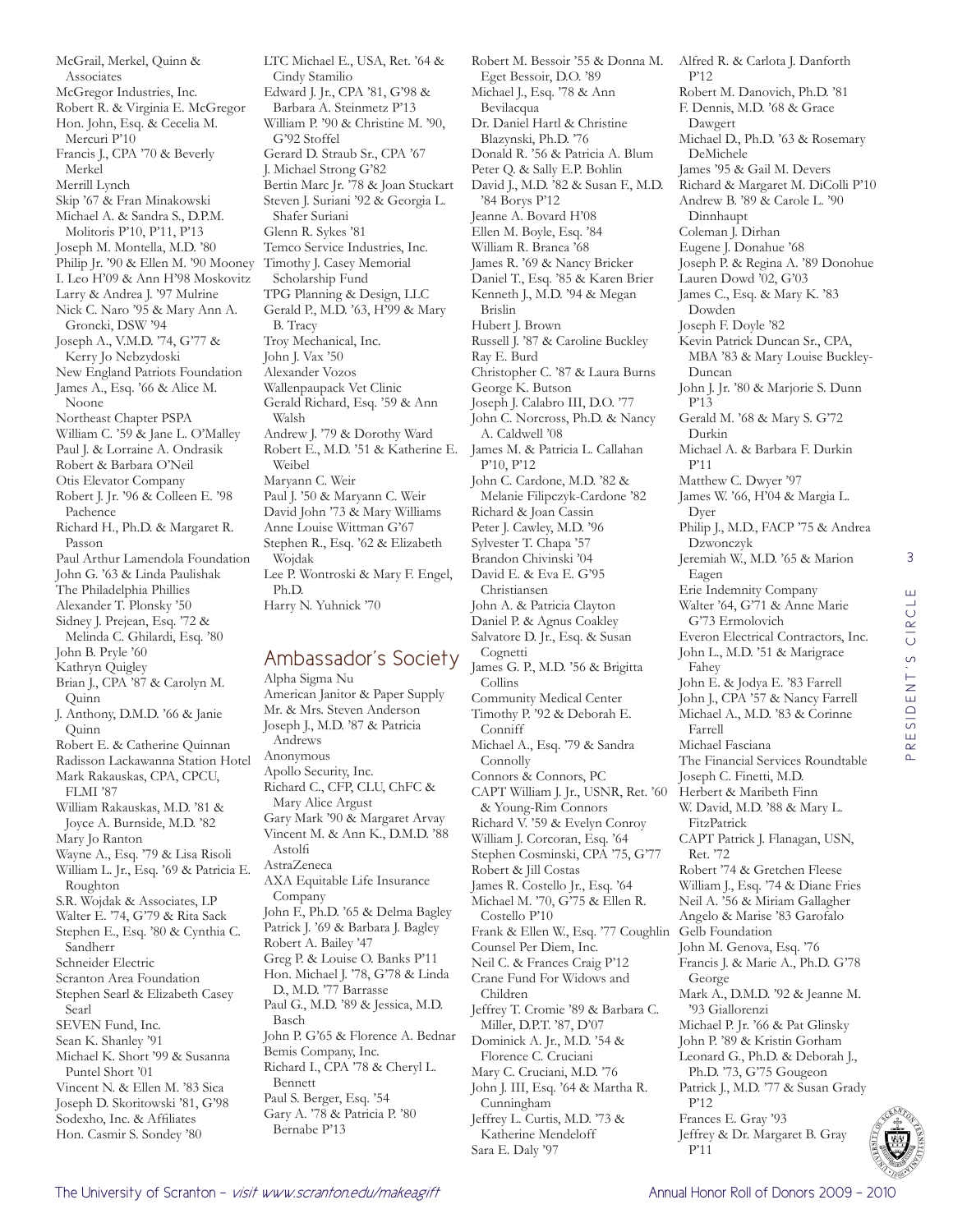Thomas J. '84 & Janet Grech Brian J. '91 & Michelle Grega Robert J. '88 & Christine '88 Griffin John & Regina M. Grosso P'10 Kevin B. Grzelak, CPA '96 David M., M.D. '80 & Kathleen M., M.D. '80 Guarnieri David N. Jr. & Christine '85 Gutekunst Haggerty, McDonnell & Hinton, LLP John M. Hallstead '54† John & Kathleen H. Halpin James J. & Patricia, Ed.D. Harrington Patrick J., CPA '83 & Mary R., CPA '85 Haveron Michael J. Gallagher, M.D. & Rosemary Hazzouri Gallagher G'96 Edward M. Hazzouri '83 Charles A. '67 & Judith M. Henderson Frederick A. Jr., M.D. '75 & Theresa Hensley Lawrence Paul '66 & Anne Herbster Rick Hutchison & Maureen A. Hirthler, M.D. '79 James C. Holcomb Jr. George R., Ph.D. '61 & Elaine G. Holmes John P. & Christine A. '89 Horan Kevin J. Hudson '92 John J. & Maureen O. Hurley Bernard V. Hyland, M.D. '47, H'98 Teresa Iannielli ICON Interiors, Inc. J. Nicolas & Tracey E. '90 Ingle Jaymar Foundation Jersey Urology Group, P.A. JMJ Atlantic Property Co., LLC Marlene Jordan P'13 Jerome W., M.D. '67 & Marlene Jordan P'13 Joseph M. Jordan '68 James P. '73 & Joann Juna John P. '63 & Carole H. Kameen Patrick J. '89 & Lisa Kane Martin, M.D. & Julianne Karpeh P'11 Howard M. Kaufman '78 Stephen F. '68 & Susan G. Kaye James M. Kelly '64 Joseph T. Sr., D.M.D. '64 & Ann Marie Kelly Robert T. Kelly Jr., Esq. Violet R. Kelly Philip J. Kinney '50 & Jeanne Szamreta William & Carol J., R.N. G'85 Korutz E. Donald Kotchick, M.D. '59 Leo McGowan & Michele M. Ksenich-McGowan '86 Kevin A. '85 & Marion A. Kucharski Jacques P. '62 & Therese C. Kueny Joseph E. Kuna, Ph.D. '69

Shannon G. Lavelle John J. '58 & Helen Leahey Brian J., Esq. '84 & Kristin A. '84 Lenahan Donald, M.D. & Mary, M.D. '78 Levick Robert A. & Barbara Ley Mark & Deborah S. Lieberman Brian P., D.M.D. '92 & Alisa M. '92 Loftus Daniel P., MSW, MS '68 & Barbara J., Ph.D. G'82 Loftus Mike & Karen Lucey J. Edward '60 & Dolores Ludes The Luzerne Foundation Joseph F. Lydon Sr., M.D. '43 Brendan T., CPA '87 & Frances R. '87 Lynch John J. III '83 & Deborah D. Lynch Robert J., M.D. & Juliet Maccone P'10 Ronald E. Jr. '02 & Lori A. Madden James P. '89 & Kimberly A. Malone Jeffrey W. '91 & Tracie A. Mancabelli Matt & Marybeth G., Ph.D. '92 Markland Claude R. Martin Jr., Ph.D. '54, G'63 Gregory S. '82 & Kathleen Martino Maryland Province Of The Society of Jesus John W. '67 & Nancy B. McAvoy McCole Foundation, Inc. Michael J. '71 & Patricia C. McDermott Dennis L. & Barbara McDonald Brian L. '65 & Pat McDonnell Daniel J. '88, G'90 & Patricia C. '88 Brian Power **McGarrey** Robert G. '67 & Elizabeth **McGroarty** Thomas J., Esq. '57 & Joan C. McHugh Francis T. Jr. '73, G'75 & Rose M. McMahon Kevin & Donna M. '95 McMonagle Mercy Health Partners Stephen T. Michel '92 John P. '86 & Maureen E. '93 Michels Wasique, M.D. & Annina M. Mirza William R. '49 & Dorothy K. Montone Gerald P., Esq. '60 & Judith Moran Marian C. Moran '77 Dr. Donald E. & Lauren '79 Morel Morgan Stanley Smith Barney Megan J. Morgan '95, G'97 Gino Mori, M.D. Mary Elizabeth Moylan G'90 John M., Esq. '89, G'91 & Danielle M., Esq. Mulcahey Richard, M.D. & Deborah Muller

Colleen E. Larkin '91

Michael & Kelly Rose '88 Mulroy Mary Ann Munley G'77 Gerard, Esq. & Alice '84 Musto P'10, P'12 Myers Brier & Kelly, LLP David J., D.D.S. '74 & Jane C. G'82 Nagurney Steven J. & Lisa, CPA '84 Napolitano Robert D. Naso '92 & Shalini Jaisinghani National Hockey League Foundation NEIU #19 Christopher & Monica T. '91 Nicholas James F., Ph.D. '54 & Mary Nolan R. Barrett, M.D. '61 & Barbara A. Noone Robert B., Esq. '89 & Elizabeth, Esq. Nourian Mark J. & Melissa R. Nugent P'13 Lawrence J. O'Brien IV '05 & Sarah E. Werther O'Brien '06, G'07 Francis X., Esq. '71 & Sharon A. O'Connor P'10 Michael & Patricia O'Donnell MG Daniel J., USA, Ret. '59, G'64 & Alice L., Ed.D., NHA G'84 O'Neill Bernard W. '76 & Diane Ozarowski Pajwell Foundation Rudolph J., M.D. '51 & Ellen Panaro Gerald J., Esq. & Ellen P. '87 Pappert Physicians Practice Enhancement, LLC Jerome & Barbara J., CPA, CIA, CISA '81 Piernot Robert J. '95 & Kari J. '97 Portman Carlon E., CPA '70 & Patricia Preate Donald L. Sr., M.D. '63 & Sally A. Preate Julius C. Prinzo '59 Dominick A., V.M.D. '79 & Joanne '79 Pulice P'10 Norman J. Rabkin '68 & Susan Michal-Smith Robin M. Raju '04 Marie Rakauskas Matthew '90 & Marisa Rinaldi, Esq. '93 Rakauskas Anthony Raso Brian L. '77 & Mary Reach Brian T., CPA '82 & Lynn Regan Frederick J. Reidenbach '83 & Yoko Ito Joseph C. Reilly Katherine T. Reilly '53 The Richard C. Marquardt Family Foundation Rose Rinaldi Thomas F., M.D. '64 & Nancy Rocereto David Joerg & Michele L. Rodeghiero Joerg '93

Jeffrey J. '88 & Kathleen A. '88 Rossi Mark Kenyon & Heather T. Rowan-Kenyon, Ph.D. '95 Francis P. '52 & Jeanne C. Ruane Herman L. & Linda Rustici Robert T. '46, G'64 & Florence Ryder John P. Scian, M.D. & Margaret Mary Sacco, M.D., FACS '82 Louis '81, G'90 & Carolyn '94, G'00 Santiso Hugo & Kathleen, Esq. '80 Santora Robert Johnson & Teresa M. Schafer '81 Schroder Investment Management Lucyann M. Sciandra, D.O. '88 Scranton Prep School Margot Seglias Rahmat, M.D. & Farida Shah Gerald E. III '65 & Laura K. Shanley Daniel A. '83 & Judith '85 Shea Michael M. '67, G'72 & Sandra Sheridan John J. & Josephine Q. Shober Joseph D. '49 & Charmaine Shockloss Edward C. '56 & Eileen Slagis Gary Smith Kevin F. Southard Anne Marie Stamford '95, G'00 Susan M. Swain '76, H'99 Patrick J., Esq. '90 & Christina Trendler, C.R.N.P. '90 Sweeney Paul F. & Eileen Sweeney Robert J. '58 & Joan J. Sylvester Thomas N., Esq. '56 & Arlene Tate Augustus J. Tornetta Joseph F. & Nancy B. Tornetta P'11 Michael J. Tornetta Joseph & Celestine Q. Trainor David L. & Joyce Tressler Marie Valcin Vanguard Charitable Endowment Program Adam L. '51 & Joan Verchinski Dr. Paul V. & Susan H. Vignati P'11, P'12 Drew Von Bergen '61 William F. Jr., Esq. '90 & Elizabeth '90 Waldron John A. Waldschmitt III '78 John L. '00 & Maureen Walker P'10 John E., Ed.D. '49, H'89 & Mae Walsh Elizabeth Walton Charles V., Ph.D. '71 & Mary Anne Watson Jeffrey C. Sr., CPA '73 & Sharon Webb Alois & Erika Weiss P'10 Hon. David J. '69, G'74 & Janet Wenzel Joseph R. Whitford '87, G'89 Daniel J. & Kristen S. '92 Williams Gerald P. '48 & Aline Wolf

4

Ш

P'12

Kevin J. '84 & Megan '88 Lanahan